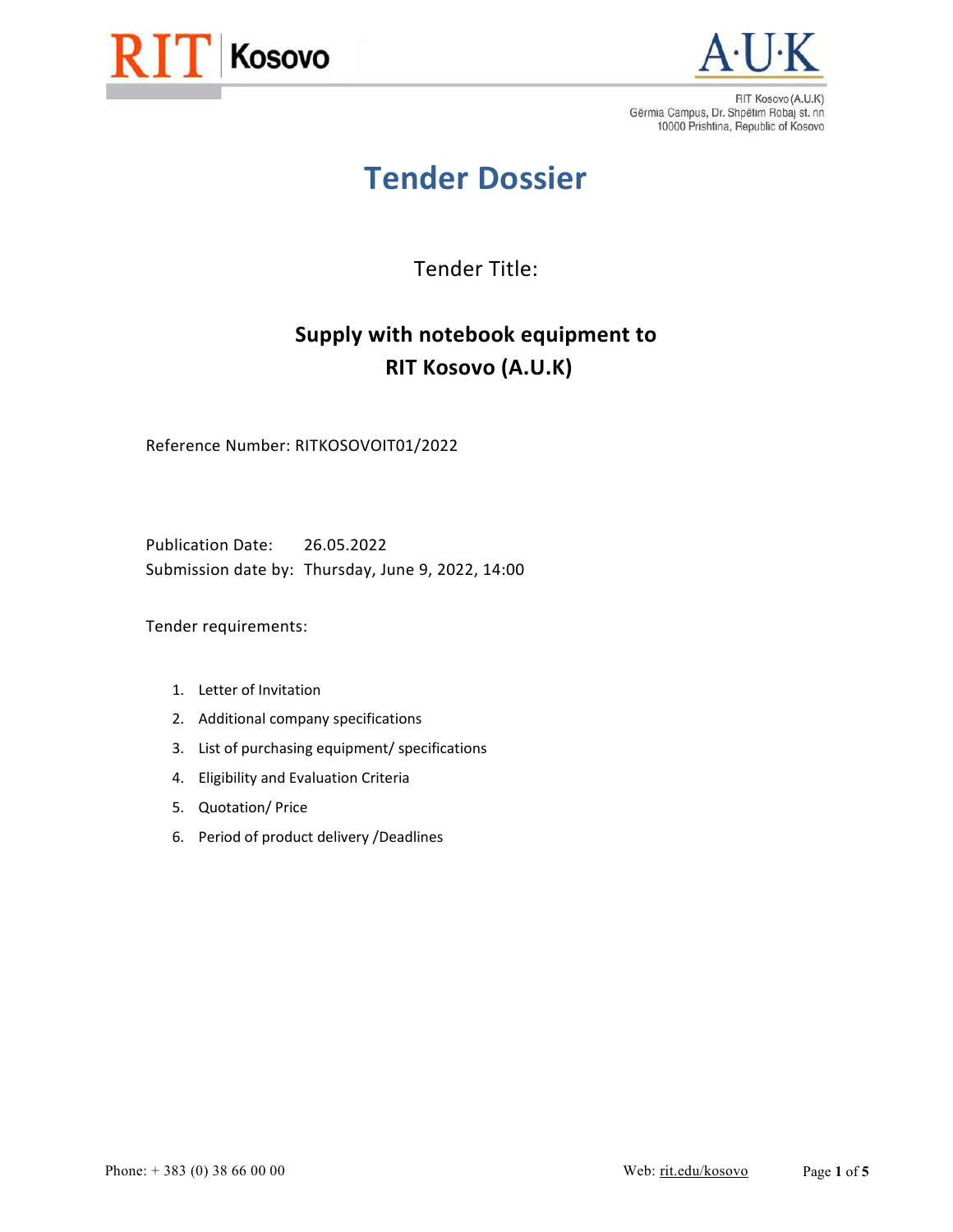



### **1. Letter of Invitation:**

Participation in tendering is open to all legal persons participating either individually or in a grouping (consortium) of tenderers which are established in a Member State of the European Union, in an official candidate country, or a country that is a beneficiary of the Instrument for Pre‐Accession Assistance, in a Member State of the European Economic Area, a country of the Western Balkans region or a contributing third State. The participation is also open to international organizations. Participation of natural persons is directly governed by the specific instruments applicable to the program under which the framework contract is financed. A very important additional document that must be provided is MAF (Manufacturer's Authorization Form). This form proves that the manufacturer confirms their cooperation with the vendor participating on this specific tender.

#### **2. Additional company specifications:**

- 1. Copy of Business Registration Certificate
- 2. Copy of VAT Certificate
- 3. An original or certified copy of court statement of the bidder's eligibility,
- 4. An original or certified copy of the tax administration that bidder has no outstanding tax debts.
- 5. MAF (Manufacturer's Authorization Form)
- 6. A brief overview of your Company,
- 7. A detailed timeline for receiving orders and delivering units to RIT Kosovo,
- 8. An overview of all possibly support, warranty, and other service options available,
- 9. An overview of the service procedures
- 10. An overview of other value‐added options (to be addressed at the discretion of the vendor).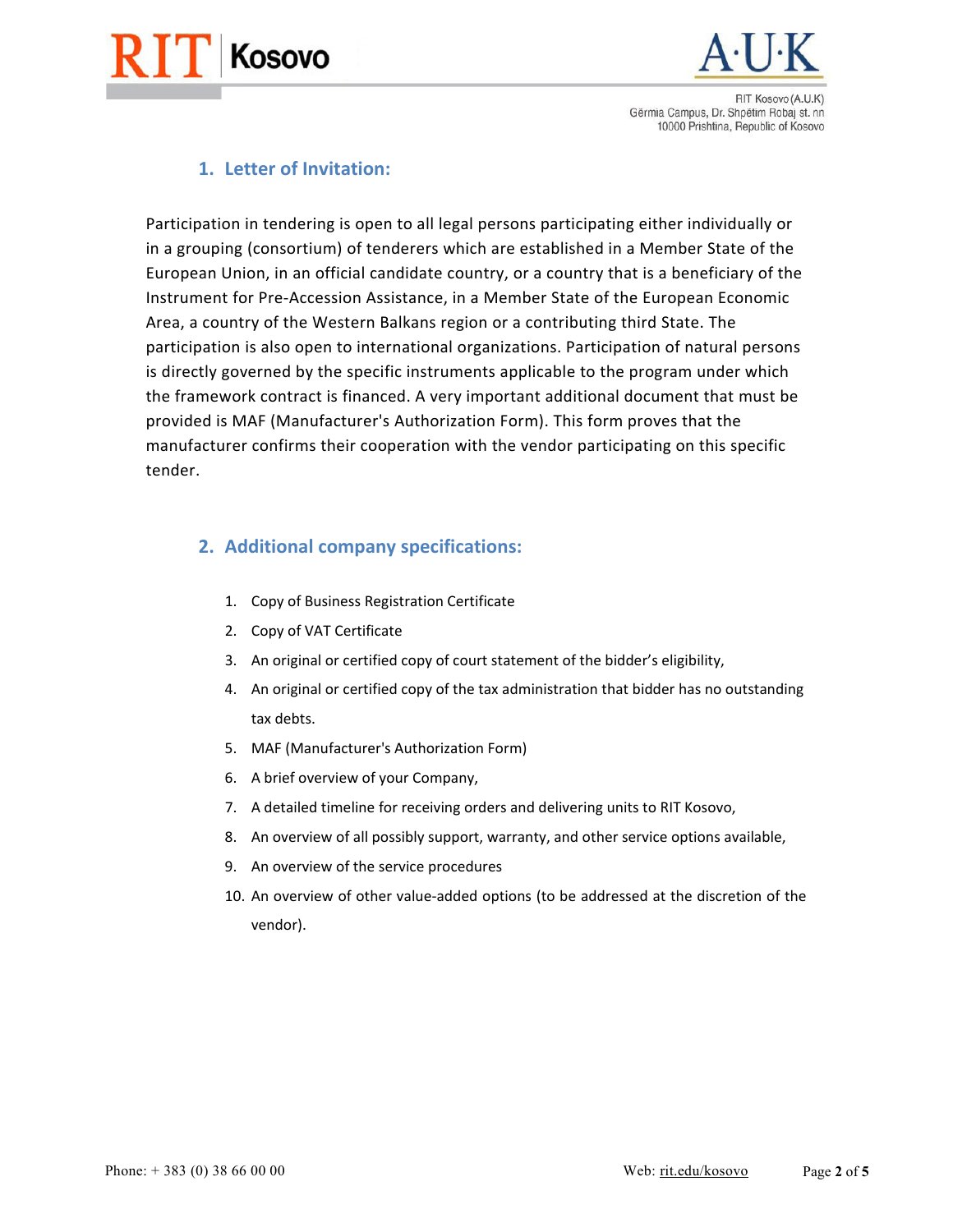



# **3. List of purchasing equipment/ specifications**

#### **Notebook Computers (Quantity: 160 ‐ 175)**

Order will be placed for one of the models with the configurations below, totaling 160 ‐ 175 machines.

| System min. requirement | ThinkPad L14 Gen 3i or<br><b>DELL Latitude 5430 or</b><br><b>HP ProBook 640 G9</b> |
|-------------------------|------------------------------------------------------------------------------------|
| Processor               | Gen 12 Core i5                                                                     |
| <b>Operating System</b> | Windows 11 Pro                                                                     |
| Memory                  | 16GB                                                                               |
| <b>Hard Drive</b>       | 256 PCIe SSD                                                                       |
| Display                 | 14.0" FHD                                                                          |
| Keyboard                | English US                                                                         |
| Battery                 | Best one available for the model                                                   |
| Power                   | 65W AC Adapter                                                                     |
| <b>Carrying Case</b>    | <b>BagPack</b>                                                                     |
| Warranty                | 3Yr                                                                                |
| Other                   | WLAN (2 x 2), Bluetooth, Camera                                                    |

*RIT Kosovo's intention is to place one order per year for all notebook computers required in that year. Additional notebook computers will be ordered in case that RIT Kosovo has a larger number of student enrolled or additional transfer students in winter/spring quarter.*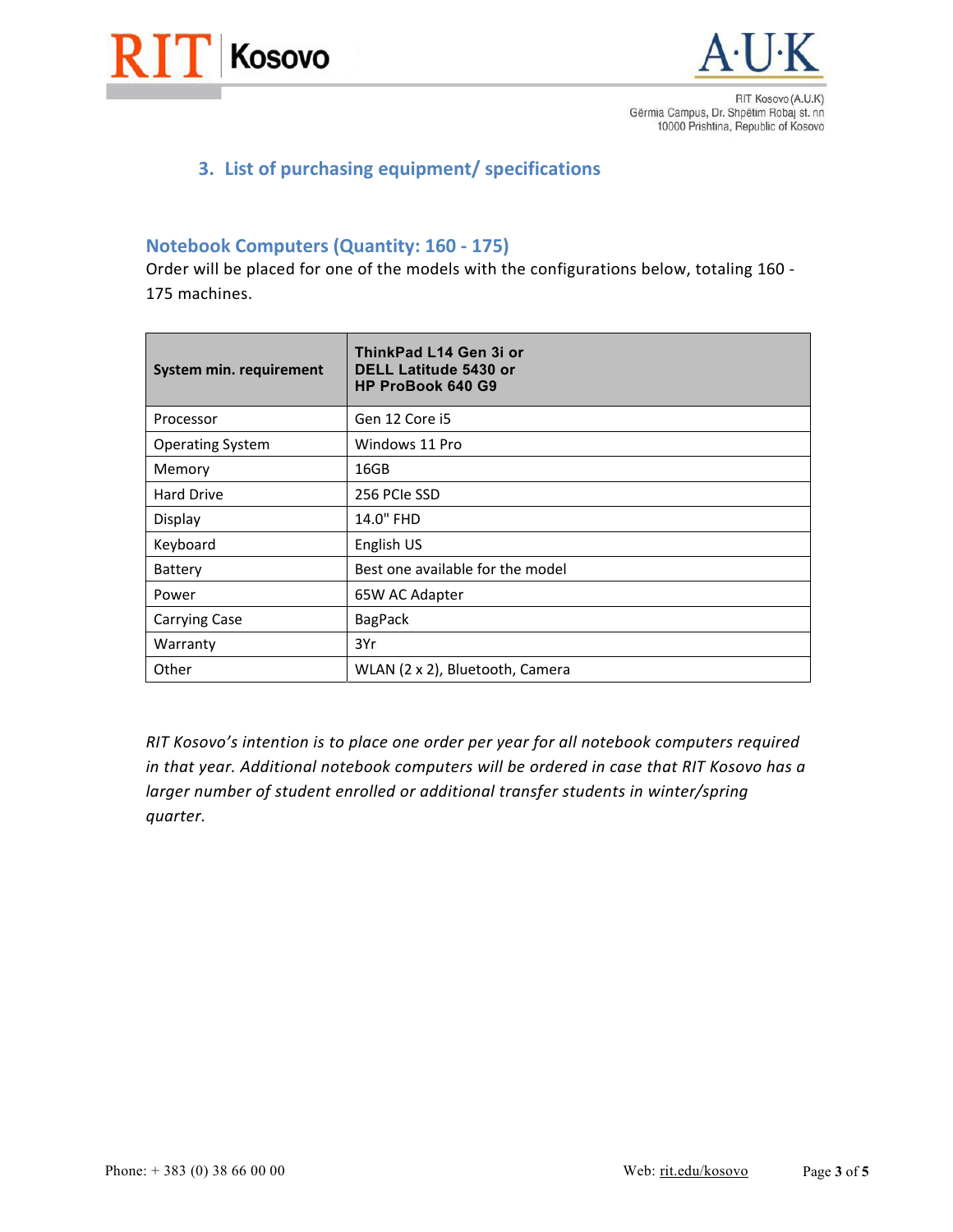



# **4. El**ig**ibility and Evaluation Criteria**

| Price                                                    | 90 %     |
|----------------------------------------------------------|----------|
| Delivery time, warranty option and Authorized<br>Service | 10 %     |
| MAF (Manufacturer's Authorization Form)                  | Required |

#### **5. Quotation/ Price**

The language of the Quotation shall be in English and prices shall be quoted in Euro, inclusive of VAT.

The Quotation shall remain valid for a minimum period of forty (40) calendar days, after the deadline for submission.

Interested vendors MUST provide a complete bid no later than 14:00 on Thursday, June 9, 2022. The vendor/s chosen by RIT Kosovo will be contacted by a representative of the RIT Kosovo.